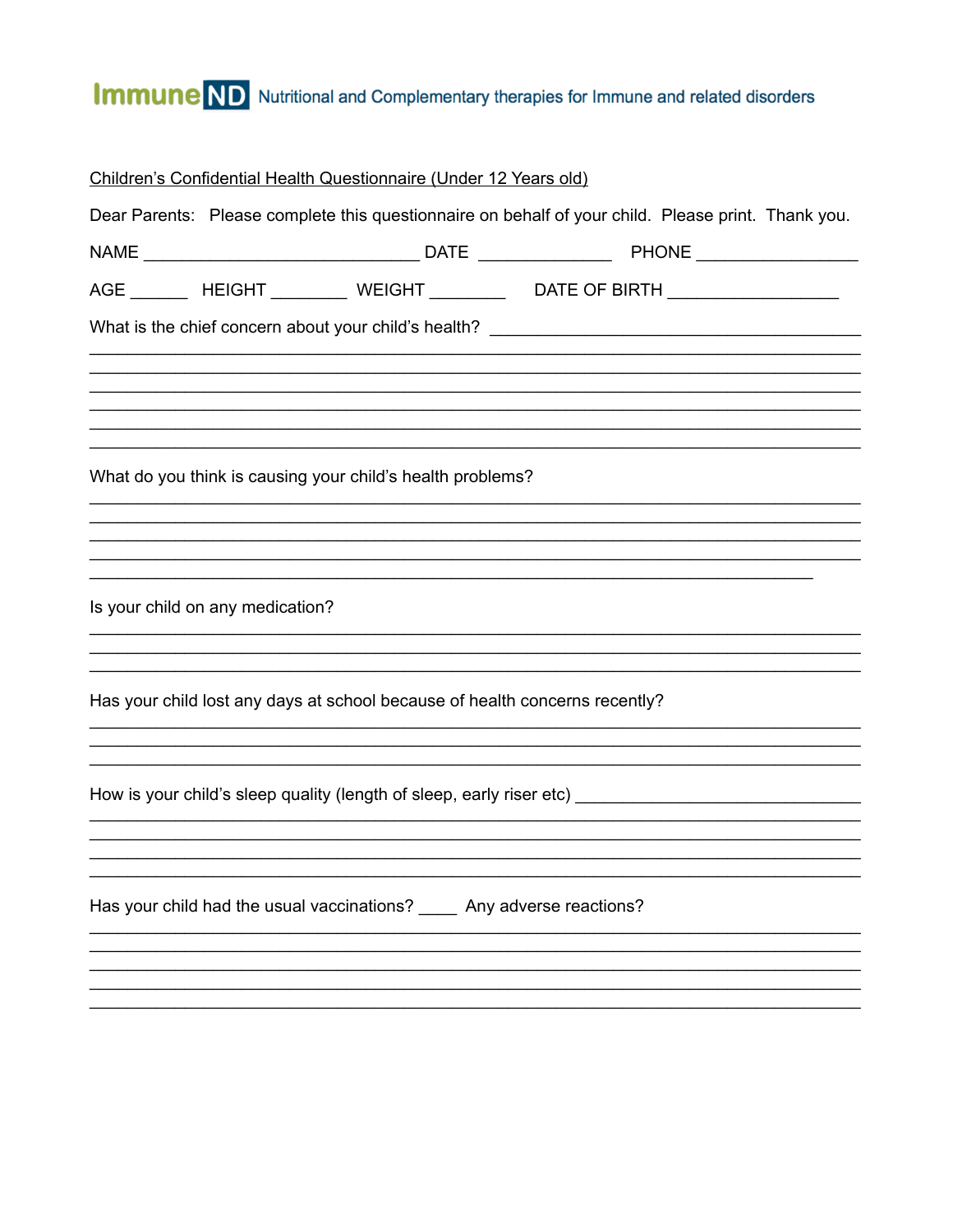Please indicate which of the following your child has had:

|                            | Yes/no | Age | Severity |  |
|----------------------------|--------|-----|----------|--|
| Roseola                    |        |     |          |  |
| Rubella                    |        |     |          |  |
| <b>Measles</b>             |        |     |          |  |
| Mumps                      |        |     |          |  |
| Chicken pox                |        |     |          |  |
| Scarlet fever<br>Pertussis |        |     |          |  |
| Strep throat               |        |     |          |  |
| Impetigo                   |        |     |          |  |
| Mononucleosis              |        |     |          |  |
|                            |        |     |          |  |

Hospitalizations?

Surgery?

Major accidents or illnesses?

Seizures?

Please circle any of the following that are in your family?

| Allergies       | Cancer        | Heart disease      | Celiac        | Asthma              |
|-----------------|---------------|--------------------|---------------|---------------------|
| Alcoholism      | Cataracts     | Hyperactivity      | <b>Ulcers</b> | Mental illness      |
| Arthritis       | Bowel disease | Kidney disease     | Epilepsy      | <b>Tuberculosis</b> |
| <b>Diabetes</b> | Depression    | Multiple sclerosis |               |                     |

How was the mother's health during pregnancy?

What vitamins / supplements were taken during pregnancy?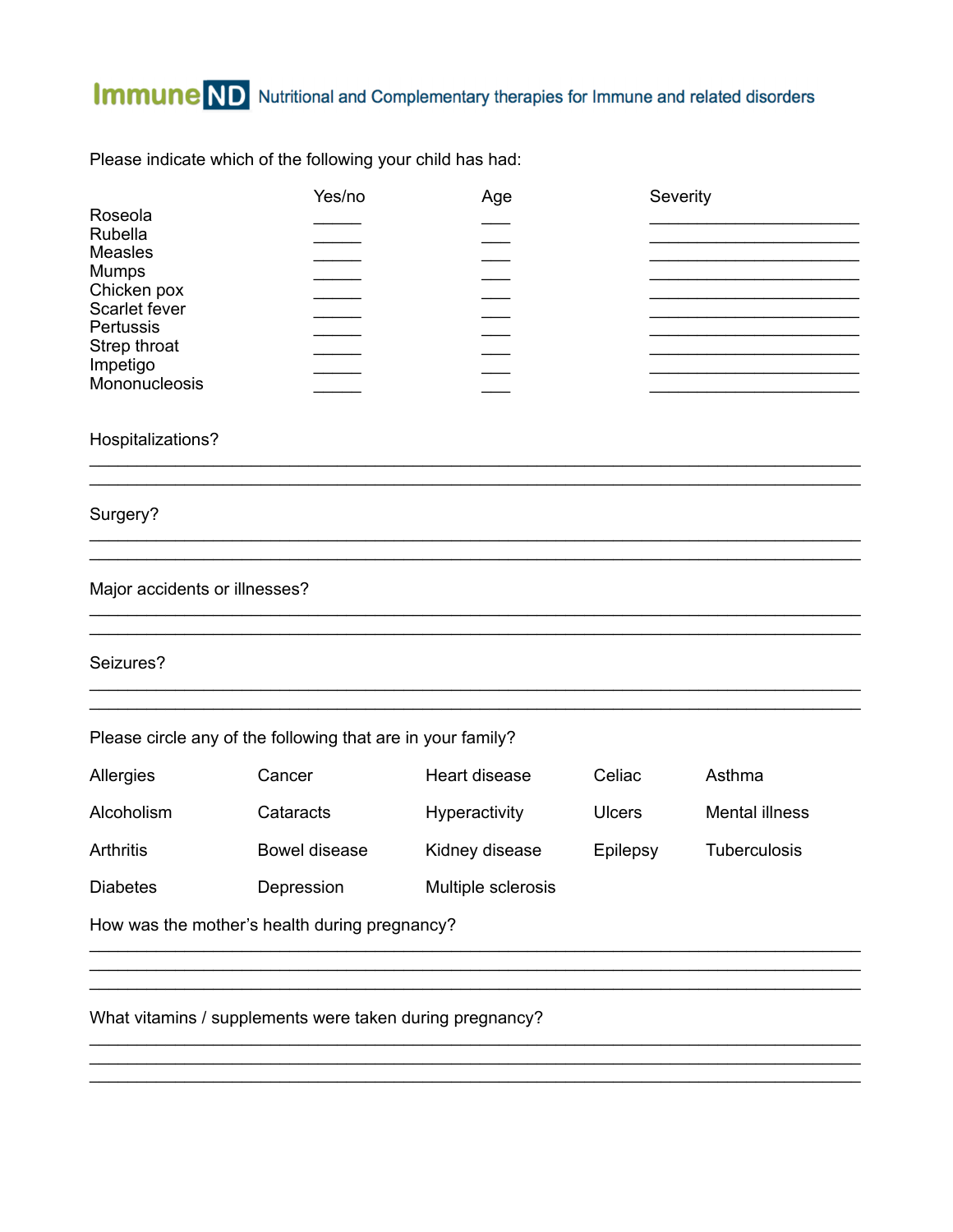## **Immune** ND Nutritional and Complementary therapies for Immune and related disorders

Any medications during pregnancy?

| Did the mother drink alcohol or smoke during pregnancy? ________________________       |                 |                             |
|----------------------------------------------------------------------------------------|-----------------|-----------------------------|
|                                                                                        |                 |                             |
| How was the mother's emotional state in pregnancy? Excellent_____ stable ____ stressed |                 |                             |
|                                                                                        |                 |                             |
| Was your child breast-fed? _____________ For how long? _________________________       |                 |                             |
|                                                                                        |                 |                             |
|                                                                                        |                 |                             |
|                                                                                        |                 |                             |
| What are your child's favorite foods currently? ________________________________       |                 |                             |
| What is a typical                                                                      |                 |                             |
| <b>Breakfast</b>                                                                       |                 |                             |
|                                                                                        |                 |                             |
| Lunch                                                                                  |                 |                             |
|                                                                                        |                 |                             |
| Supper                                                                                 |                 |                             |
|                                                                                        |                 |                             |
| What vitamins or supplements does your child take?                                     |                 |                             |
|                                                                                        |                 |                             |
| Has your child's physical development been                                             |                 |                             |
| Slower than average _______                                                            | average _______ | faster than average _______ |
| Has your child's emotional development been<br>Slower than average ________            |                 | faster than average _______ |
|                                                                                        | average         |                             |